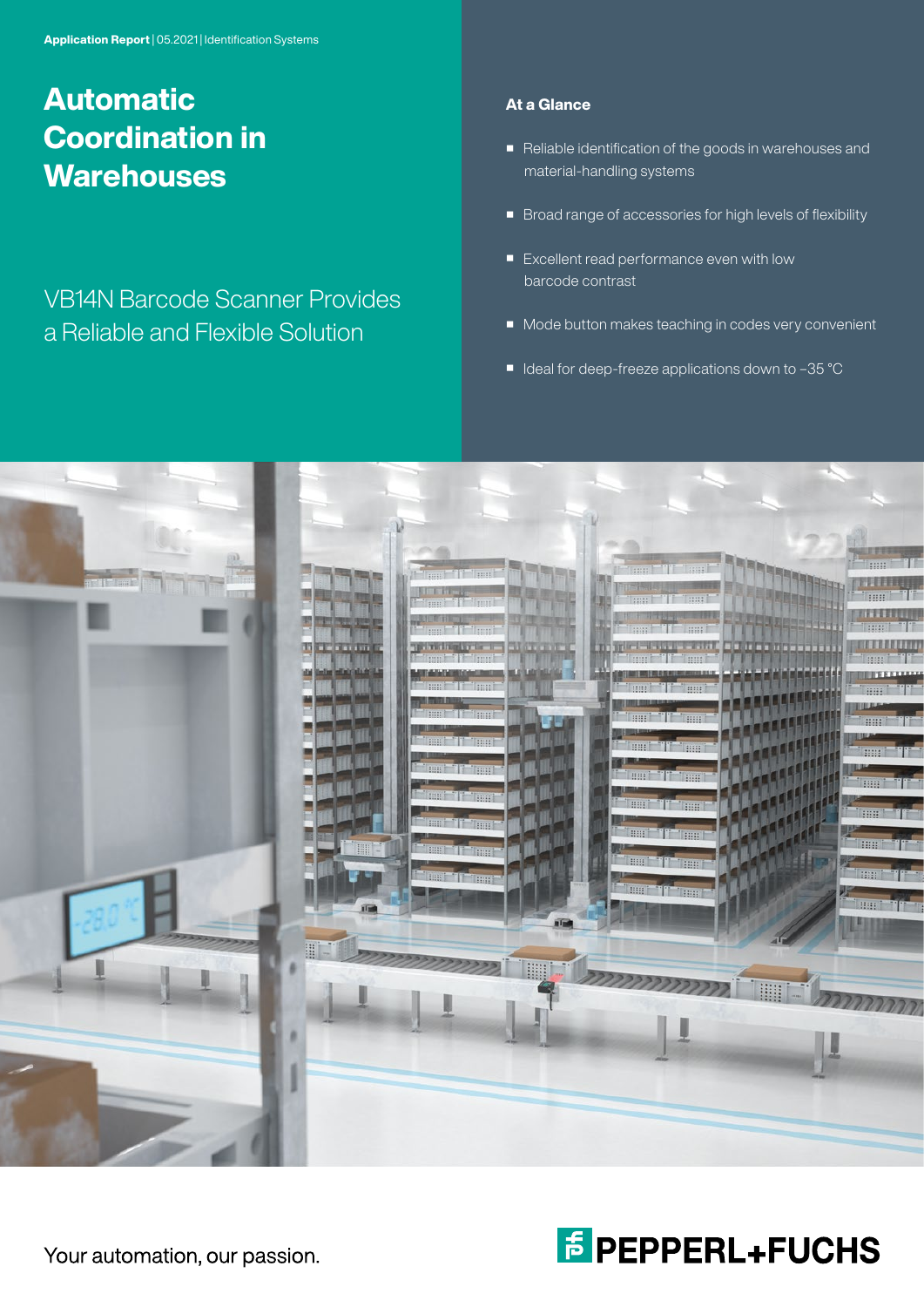#### The Application

In the warehouses of logistics companies, the end-to-end flow of goods through the facility is coordinated using barcodes. The delivered goods are transported via conveyor belts to one or more intermediate storage areas before they are picked and packed for onward transport. The goods can only be transported from the warehouse once they have been clearly identified. Otherwise, there is a risk of incorrect deliveries, which can lead to high logistics costs.

### The Goal

Modern warehouses and material handling facilities often have different requirements in terms of building layout and design. Flexible scanner hardware is therefore essential for ensuring that the conveyed product is reliably identified at exactly the right time. Scanners must be easy to install and the number of different scanner types used within one facility must be kept to a minimum.

In the incoming goods area, the barcodes on shipments from various suppliers are positioned at different heights, meaning an oscillating mirror scanner is required to read barcodes on the side of packages. The products are transported through the facility on trays. Usually, this means that the barcode must be read from the side, but the space available for scanner mounting may be limited to just a few centimeters where conveyor belts are positioned in adjacent rows. A scanner with a side optical face is a great solution in this situation.